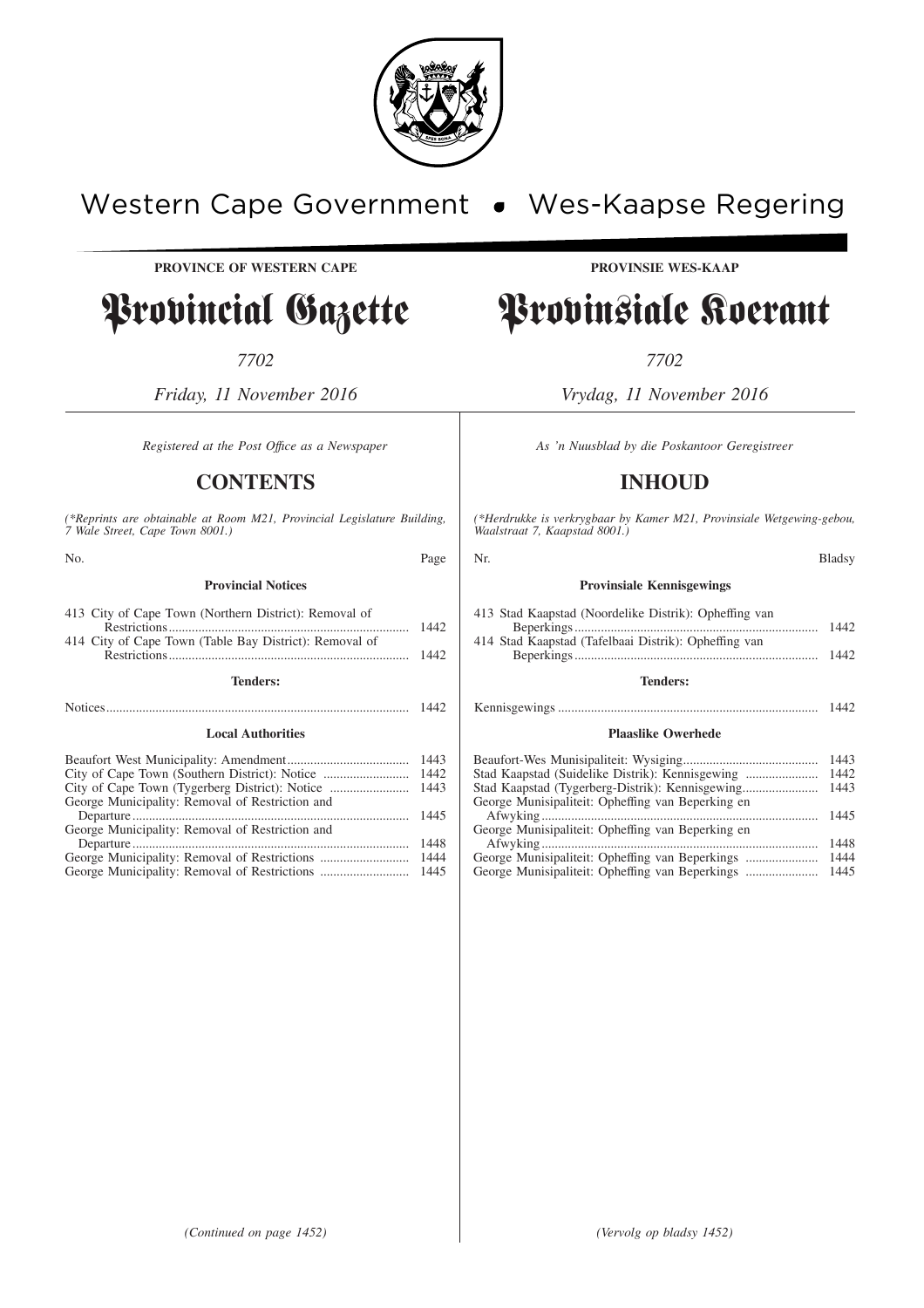**PROVINSIALE KENNISGEWING** Die volgende Provinsiale Kennisgewings word vir algemene inligting gepubliseer.

#### **PROVINCIAL NOTICE**

The following Provincial Notices are published for general information.

ADV. B. GERBER, DIRECTOR-GENERAL

Provincial Legislature Building, Wale Street. Cape Town.

## **CITY OF CAPE TOWN (NORTHERN DISTRICT)**

REMOVAL OF RESTRICTIONS ACT, 1967 (ACT 84 OF 1967)

Notice is hereby given that the Minister of Local Government, Environmental Affairs and Development Planning, properly designated as competent authority in terms of paragraph (a) of State President Proclamation No. 160 of 31 October 1994, in terms of section 2(1) of the Removal of Restrictions Act, 1967 (Act 84 of 1967), and on application by the owner of Erf 10897, Brackenfell, remove conditions B.3.(a), (b) and (c) as contained in Deed of Transfer No. T. 11570 of 1988.

P.N. 414/2016 11 November 2016

#### **CITY OF CAPE TOWN (TABLE BAY DISTRICT)**

REMOVAL OF RESTRICTIONS ACT, 1967 (ACT 84 OF 1967)

I, André John Lombaard, in my capacity as Chief Land Use Management Regulator in the Department of Environmental Affairs and Development Planning: Western Cape, acting in terms of the powers contemplated by section 2(1) of the Removal of Restrictions Act, 1967 (Act 84 of 1967), duly delegated to me in terms of section 1 of the Western Cape Delegation of Powers Law, 1994, and on application by the owners of Erf 1275, Green Point, amend condition B.(iv) contained in Deed of Transfer No. T. 52341 of 1995 to read as follows:

''That not more than half the area 60% of the erf be built upon.''

#### **TENDERS**

**N.B.** Tenders for commodities/services, the estimated value of which exceeds R20 000, are published in the Government Tender Bulletin, which is obtainable from the Government Printer, Private Bag X85, Pretoria, on payment of a subscription.

CITY OF CAPE TOWN (SOUTHERN DISTRICT)

#### **CITY OF CAPE TOWN: MUNICIPAL PLANNING BY-LAW, 2015**

Notice is hereby given in terms of the requirements of section 48(5)(a) of the City of Cape Town Municipal Planning By-Law, 2015 that the City has on application by the owner of Erf 63605 Cape Town at Kenilworth deleted conditions as contained in Deed of Transfer No. T7323/2016, in respect of Erf 63605 Cape Town at Kenilworth, in the following manner:

Deleted conditions: Conditions B.I.3. and B.III.

#### ACHMAT EBRAHIM, CITY MANAGER

11 November 2016 54224

ADV R GERRER

DIREKTEUR-GENERAAL

Provinsiale Wetgewer-gebou, Waalstraat, Kaapstad.

P.N. 413/2016 11 November 2016

## P.K. 413/2016 11 November 2016 **STAD KAAPSTAD (NOORDELIKE DISTRIK)**

WET OP OPHEFFING VAN BEPERKINGS, 1967 (WET 84 VAN 1967)

Kennis geskied hiermee dat die Minister van Plaaslike Regering, Omgewingsake en Ontwikkelingsbeplanning, behoorlik aangewys as bevoegde gesag ingevolge paragraaf (a) van Staatspresident Proklamasie No 160 van 31 Oktober 1994 kragtens artikel 2(1) van die Wet op Opheffing van Beperkings, 1967 (Wet 84 van 1967), en op aansoek van die eienaar van Erf 10897, Brackenfell, voorwaardes B.3.(a), (b) en (c)

P.K. 414/2016 11 November 2016

#### **STAD KAAPSTAD (TAFELBAAI DISTRIK)**

#### WET OP OPHEFFING VAN BEPERKINGS, 1967 (WET 84 VAN 1967)

Ek, André John Lombaard, in my hoedanigheid as Hoof Grondgebruiksbestuur Reguleerder in die Departement van Omgewingsake en Ontwikkelingsbeplanning, handelende ingevolge die bevoegdheid beoog in artikel 2(1) van die Wet op Opheffing van Beperkings, 1967 (Wet 84 van 1967), behoorlik aan my gedelegeer ingevolge artikel 1 van die Wes-Kaapse Wet op die Delegasie van Bevoegdhede, 1994 en op aansoek van die eienaars van Erf 1275, Groenpunt, wysig voorwaarde B.(iv) vervat in Transportakte Nr. 52341 van 1995 om soos volg te lees:

''That not more than half the area 60% of the erf be built upon.''

#### **TENDERS**

**L.W.** Tenders vir kommoditeite/dienste waarvan die beraamde waarde meer as R20 000 beloop, word in die Staatstenderbulletin gepubliseer wat by die Staatsdrukker, Privaatsak X85, Pretoria, teen betaling van 'n intekengeld verkrygbaar is.

#### **NOTICES BY LOCAL AUTHORITIES KENNISGEWINGS DEUR PLAASLIKE OWERHEDE**

#### STAD KAAPSTAD (SUIDELIKE DISTRIK)

#### **STAD KAAPSTAD: VERORDENING OP MUNISIPALE BEPLANNING, 2015**

Kennis geskied hiermee ingevolge die vereistes van artikel 48(5)(a) van die Stad Kaapstad: Verordening op Munisipale Beplanning, 2015 dat die Stad na aanleiding van 'n aansoek deur die eienaar van Erf 63605 Kaapstad te Kenilworth, die voorwaardes soos vervat in Titelakte Nr T7323/2016, ten opsigte van Erf 63605 Kaapstad te Kenilworth, as volg geskrap het:

Voorwaardes geskrap: Voorwaardes B.I.3. en B.III.

ACHMAT EBRAHIM, STADSBESTUURDER

11 November 2016 54224

#### **ISAZISO SEPHONDO**

Esi saziso silandelayo sipapashelwe ukunika ulwazi ngokubanzi.

ADV. B. GERBER UMLAWULI-JIKELELE

ISakhiwo sePhondo, Wale Street, eKapa.

soos vervat in Transportakte Nr. T. 11570 van 1988, ophef.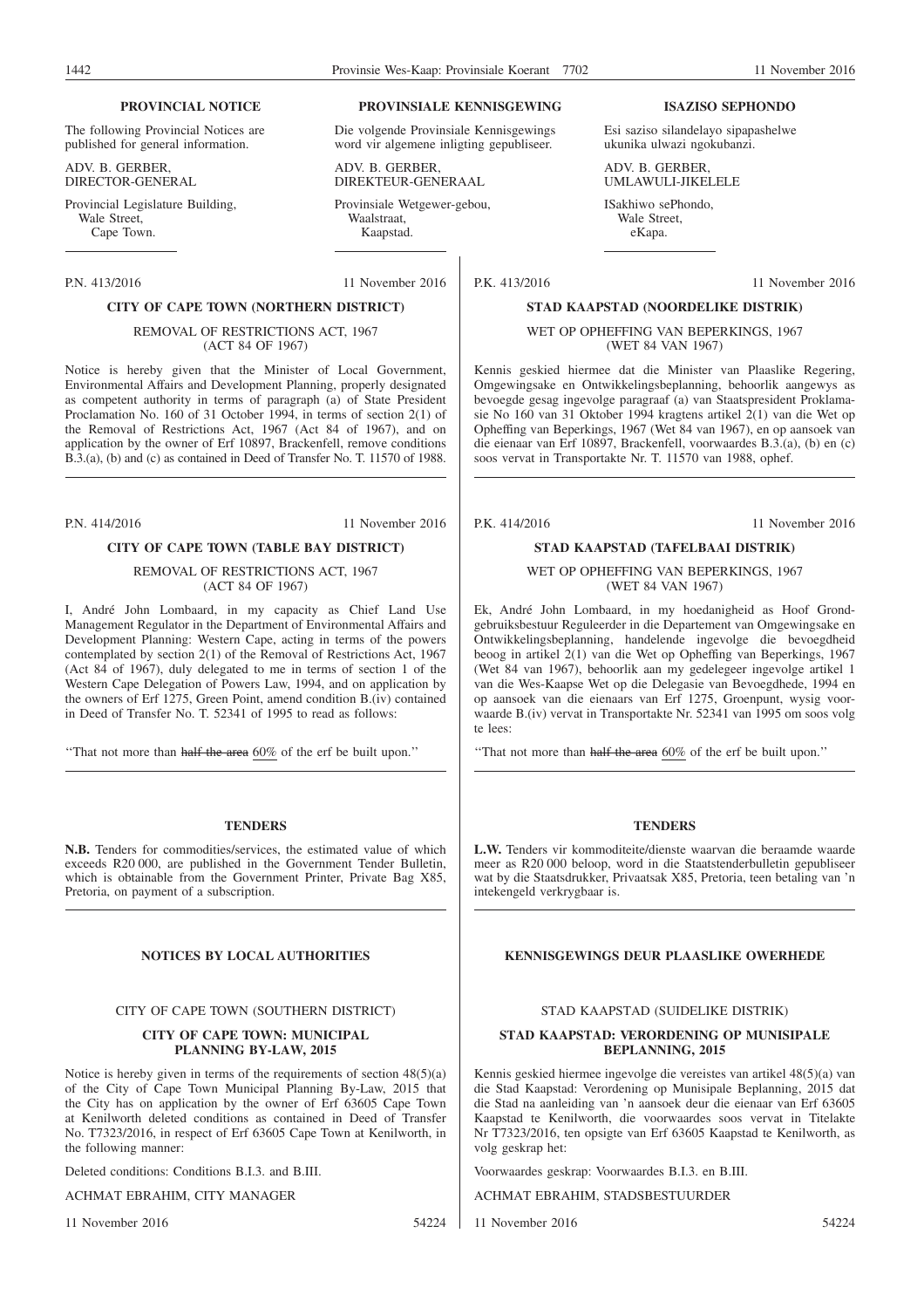#### BEAUFORT WEST MUNICIPALITY

#### **Notice No. 114/2016**

#### **APPLICATION FOR AMENDMENT OF GENERAL PLAN: ERVEN 2769 AND 2770 SIDESAVIWA [KWA-MANDLENKOSI]**

*Applicant:* Middleton Geomatics

*Owner:* Beaufort West Municipality

*Reference number:* 12/4/5/2

*Property Description:* Erfven 2769 and 2770 Sidesaviwa

*Physical Address:* 56 Sixaba Road, Sidesaviwa, Kwa-Mandlenkosi, Beaufort West

*Description of proposal:* Application in terms of Section 15(2)(k) of the Municipal Land Use Planning By-law for Beaufort West Municipality. This application is for the amendment of General Plan 1033/94 in order to replace Erven 2769 and 2770 Sidesaviwa [Kwa-Mandlenkosi] with one (1) erf.

Notice is hereby given in terms of Section 45 of the By-law on Municipal Land Use Planning for Beaufort West Municipality that the above-mentioned application has been received and is available for inspection during weekdays between 07:30–16:15 at the Office of the Director: Corporate Services, 112 Donkin Street, Beaufort West. Any written comments may be addressed in terms of Section 50 of the said By-law to the Municipal Manager, Beaufort West Municipality, Private Bag 582, Beaufort West, 6970, Fax No. 023–415 1373, e-mail: admin@beaufortwestmun.co.za on or before **16:00** on **Monday, 12 December 2016**, quoting your, name, address or contact details, interest in the application and reasons for comments. Telephonic enquiries can be made to the Senior Manager: Corporate Services, Mr. P. Strümpher at Tel. No. 023–414 8020. The Municipality may refuse to accept comment received after the closing date. Any person who cannot write will be assisted by a Municipal official at the abovementioned office by transcribing their comments.

Ref. No. 12/4/5/2

J BOOYSEN, MUNICIPAL MANAGER, Municipal Offices, 112 Donkin Street, BEAUFORT WEST, 6970

11 November 2016 54222

#### CITY OF CAPE TOWN (TYGERBERG DISTRICT)

#### **CITY OF CAPE TOWN: MUNICIPAL PLANNING BY-LAW, 2015**

Notice is hereby given in terms of the requirements of section  $48(5)(a)$ of the City of Cape Town Municipal Planning By-Law, 2015 that the City has on application by Carol Ann de Beer, on behalf of the owner of Erf 135, Monte Vista to remove conditions as contained in Deed of Transfer No. T 81350/1999, in respect of Erf 135, Monte Vista, Goodwood in the following manner:

Removed conditions: Clauses B.1(c) and (d) of Title Deed No. T 81350/ 1999 in respect of the street and side building lines to permit a garage.

#### ACHMAT EBRAHIM, CITY MANAGER

11 November 2016 54225

#### BEAUFORT-WES MUNISIPALITEIT

**Kennisgewing No. 114/2016**

### **AANSOEK OM WYSIGING VAN ALGEMENE PLAN: ERWE 2769 EN 2770 SIDESAVIWA [KWA-MANDLENKOSI]**

*Aansoeker:* Middleton Geomatics

*Eienaar:* Beaufort-Wes Munisipaliteit

*Verwysingsnommer:* 12/4/5/2

*Eiendomsbeskrywing:* Erwe 2769 en 2770 Sidesaviwa

*Fisiese adres:* Sixabaweg 56, Sidesaviwa, Kwa-Mandlenkosi, Beaufort-Wes

*Beskrywing van voorstel:* Aansoek ingevolge Artikel 15(2)(k) van die Verordening op Munisipale Grondgebruikbeplanning vir Beaufort-Wes. Hierdie aansoek is vir die wysiging van Algemene Plan 1033/94 ten einde Erwe 2769 en 2770, Sidesaviwa [Kwa-Mandlenkosi] met een (1) erf te vervang.

Kennis geskied hiermee in terme van Artikel 45 van die Verordening op Munisipale Grondgebruikbeplanning vir Beaufort-Wes Munisipaliteit dat die bogenoemde aansoek ontvang is en ter insae lê gedurende weeksdae tussen 7:30–16:15 by die Kantoor van die Direkteur: Korporatiewe Dienste, Donkinstraat 112, Beaufort-Wes. Enige skriftelike kommentaar in terme van Artikel 50 van die genoemde verordening kan gerig word aan die Munisipale Bestuurder, Beaufort-Wes Munisipaliteit, Privaatsak 582, Beaufort-Wes, 6970, Faks No. 023–415 1373, e-pos: admin@beaufortwestmun.co.za voor of op **16:00** op **Maandag**, **12 Desember 2016**, met vermelding van u naam, adres of kontakbesonderhede, belang in die aansoek en redes vir kommentaar. Telefoniese navrae kan gerig word aan die Senior Bestuurder: Korporatiewe Dienste, Mnr. P. Strümpher by Tel. No. 023–414 8020. Die Munisipaliteit kan weier om kommentaar te aanvaar na die sluitingsdatum. Enige persoon wat nie kan skryf nie, kan by bogenoemde kantoor bygestaan word deur 'n munisipale amptenaar om sodoende kommentaar te transkribeer.

Verw. Nr 12/4/5/2

J BOOYSEN, MUNISIPALE BESTUURDER, Munisipale Kantore, Donkinstraat 112, BEAUFORT-WES, 6970

11 November 2016 54222

## STAD KAAPSTAD (TYGERBERG-DISTRIK)

#### **STAD KAAPSTAD: VERORDENING OP MUNISIPALE BEPLANNING, 2015**

Kennis geskied hiermee ingevolge die vereistes van artikel 48(5)(a) van die Stad Kaapstad: Verordening op Munisipale Beplanning, 2015 dat die Stad na aanleiding van 'n aansoek deur Carol Ann de Beer, namens die eienaar van Erf 135, Monte Vista, die voorwaardes vervat in titelakte Nr T 81350/1999, ten opsigte van Erf 135, Monte Vista, Goodwood as volg geskrap het:

Voorwaardes geskrap: Klousules B.1(c) en (d) van titelakte Nr T 81350/ 1999 ten opsigte van die straat- en syboulyne om 'n motorhuis toe te laat.

ACHMAT EBRAHIM, STADSBESTUURDER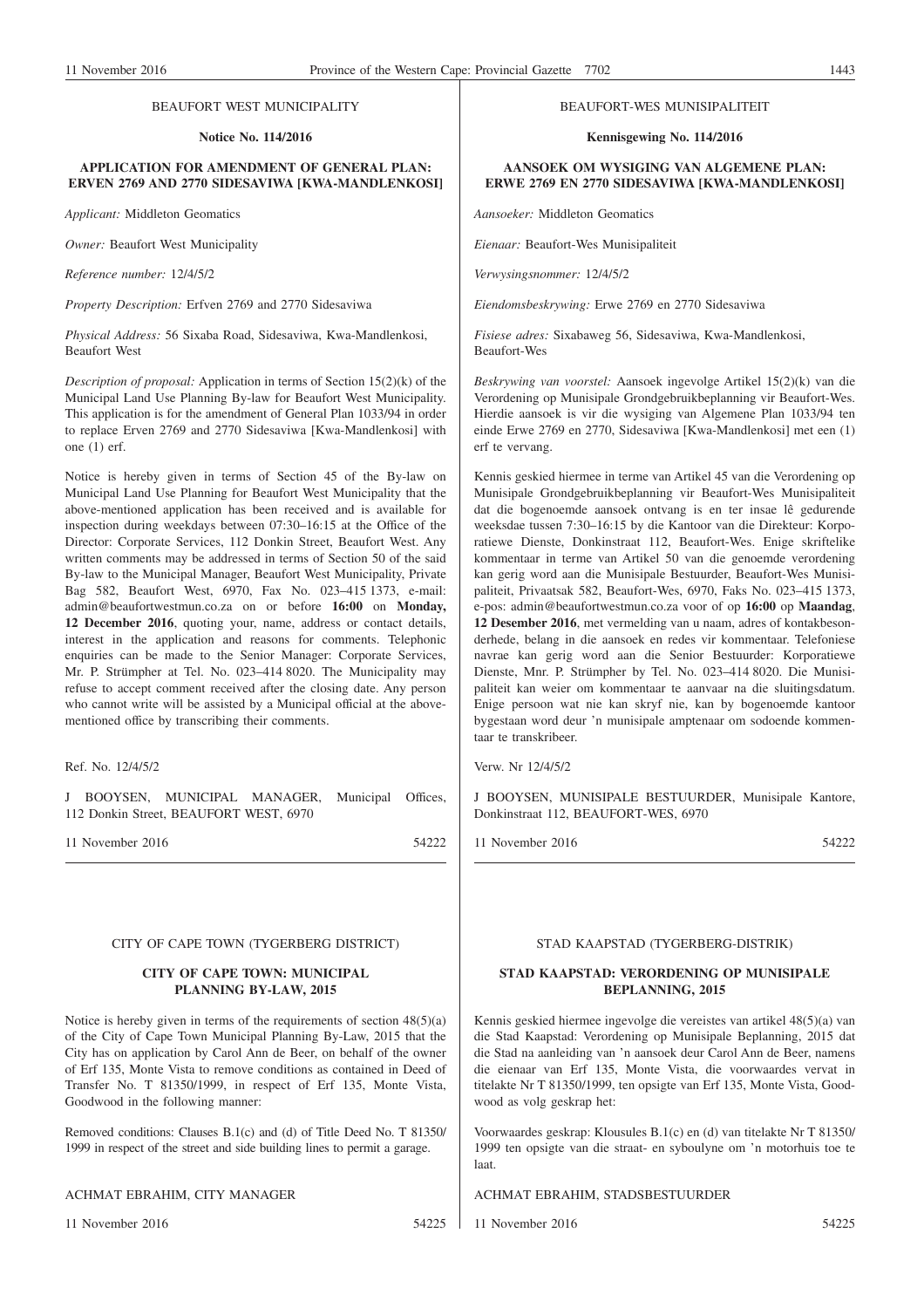#### THEEWATERSKLOOF MUNICIPALITY

#### **APPLICATION FOR SUBDIVISION AND CONSOLIDATION: PORTION 7 OF THE FARM 436 AND PORTION 10 OF THE FARM 430, CALEDON DISTRICT**

*Applicant:* WRAP

*Owner:* Compagnes Drift Landgoed (Pty) Ltd & Roodeheuwel Boerdery CC

*Reference number:* Farm 436/7 and Farm 430/10

*Property Description:* Portion 7 of the Farm 436 and Portion 10 of the Farm 430, Caledon District

#### *Notice Number:* KOR 72/2016

*Detailed description of proposal:* Subdivision of Portion 7 of the Farm 436, Caledon District, into two (2) portions, namely: Portion A  $(\pm 4,5 \text{ ha})$  and the Remainder  $(\pm 77,27 \text{ ha})$  in terms of Section 15(2)(d) of the Theewaterskloof Municipal By-law on Municipal Land Use Planning and the Consolidation of the proposed Portion A  $(\pm 4.5 \text{ ha})$ with Portion 10 of the Farm No 430, Caledon District, in terms of Section 15(2)(e) of the Theewaterskloof Municipal By-Law on Municipal Land Use Planning.

Notice is hereby given in terms of Section 45 of the Theewaterskloof Municipality: By-law on Municipal Land Use Planning that the abovementioned application has been received and is available for inspection during office hours from 8 November 2016 to 7 December 2016 at the **Town Planning and Building Control department** at **6 Plein Street, Caledon, 7230.** Any written comments or objections may be addressed in terms of section 50 of the said legislation to the Municipal Manager, **P.O Box 24, Caledon, 7230/Fax: 028 214 1289/ E-mail: twkmun@twk.org.za** on or before **7 December 2016** from the date of publication of this notice, quoting your, name, address or contact details, interest in the application and reasons for comments. Telephonic enquiries can be made to **Ms E. Moolman: Administrator/ Town Planning** at **028 214 3300**. The Municipality may refuse to accept comment received after the closing date. Any person who cannot write will be assisted by a Municipal official by transcribing their comments.

11 November 2016 54223

#### THEEWATERSKLOOF MUNISIPALITEIT

#### **AANSOEK OM ONDERVERDELING EN KONSOLIDASIE: GEDEELTE 7 VAN DIE PLAAS 436 EN GEDEELTE 10 VAN DIE PLAAS 430, CALEDON DISTRIK**

*Aansoeker:* WRAP

*Eienaar:* Compagnes Drift Landgoed (Pty) Ltd & Roodeheuvel Boerdery CC

*Verwysingsnommer:* Plaas 436/7 en Plaas 430/10

*Grond Beskrywing:* Gedeelte 7 van die Plaas 436 en Gedeelte 10 van die Plaas 430, Caledon Distrik

*Kennisgewingnommer:* KOR 72/2016

*Volledige beskrywing van aansoek:* Onderverdeling van Gedeelte 7 van die Plaas 436, Caledon Disrik, in twee (2) gedeeltes naamlik: Gedeelte A (±4,5 ha) en die Restant (±77,27 ha) ingevolge Artikel 15(2)(d) van die Theewaterskloof Munisipale Verordening op Munisipale Grondgebruiksbeplanning; en Konsolidasie van die voorgestelde Gedeelte A (±4,5 ha) met Gedeelte 10 van die Plaas Nr. 430, Caledon Distrik (±16,32 ha) ingevolge Artikel 15(2)(e) van die Theewaterskloof Munisipale Verordening op Munisipale Grondgebruiksbeplanning.

Kennis word hiermee gegee ingevolge Artikel 45 van die Theewaterskloof Munisipaliteit se Verordening op Munisipale Grondgebruiksbeplanning dat bogenoemde aansoek ontvang is en beskikbaar is vir inspeksie gedurende kantoorure vanaf 8 November 2016 tot 7 Desember 2016 by die **Departement Stadsbeplanning en Boubeheer, Caledon** by **6 Plein straat, Caledon, 7230.** Enige skriftelike besware of kommentaar teen die voorstel kan ingevolge Artikel 50 van die genoemde wetgewing aan die Munisipale Bestuurder, **Posbus 24, Caledon, 7230/ Faks no. 028 214 1289/E-pos twkmun@twk.org.za** gestuur word op of voor **7 Desember 2016** na die publikasie van hierdie kennisgewing, met vermelding van jou naam, adres of kontakbesonderhede, belang in die aansoek en redes vir kommentaar. Telefoniese navrae kan gerig word na **Me. E. Moolman: Administrateur/Stadsbeplanning** by **028 214 3300.** Die Munisipaliteit kan weier om enige kommentaar te aanvaar wat na die sluitingsdatum ontvang word. Persone wie nie kan skryf nie, kan by die munisipale kantoor aanmeld en 'n munisipale amptenaar sal behulpsaam wees om die relevante kommentaar of inligting skriftelik te dokumenteer.

11 November 2016 54223

#### GEORGE MUNICIPALITY

#### **NOTICE NO. 108/2016**

#### **REMOVAL OF RESTRICTIVE CONDITION: ERF 320, HEROLD'S BAY**

Notice is hereby given in terms of Section 33(7) of the George Municipality: Land Use Planning By-Law (2015), that the Deputy Director: Planning (Authorised Official) on 16 September 2016, removed condition B.7 in terms of Section 15(2)(l) of the said By-law, applicable to the abovementioned property as contained in Title Deed: T43017/2015.

T BOTHA, MUNICIPAL MANAGER, Civic Centre, York Street, GEORGE, 6530.

11 November 2016 54228

#### GEORGE MUNISIPALITEIT

#### **KENNISGEWING NR 108/2016**

#### **OPHEFFING VAN BEPERKENDE TITELVOORWAARDE: ERF 320, HEROLDSBAAI**

Kennis word hiermee gegee, in terme van Artikel 33(7) van die George Munisipaliteit: Verordening op Grondgebruikbeplanning (2015), dat die Adjunk Direkteur (Gemagtigde Beampte) op 16 September 2016, voorwaarde B.7 in terme van Artikel 15(2)(l) van die genoemde Verordening, van toepassing op die bogenoemde eiendom soos vervat in die Titelakte: T43017/2015 opgehef het.

T BOTHA, MUNISIPALE BESTUURDER, Burgersentrum, Yorkstraat, GEORGE, 6530.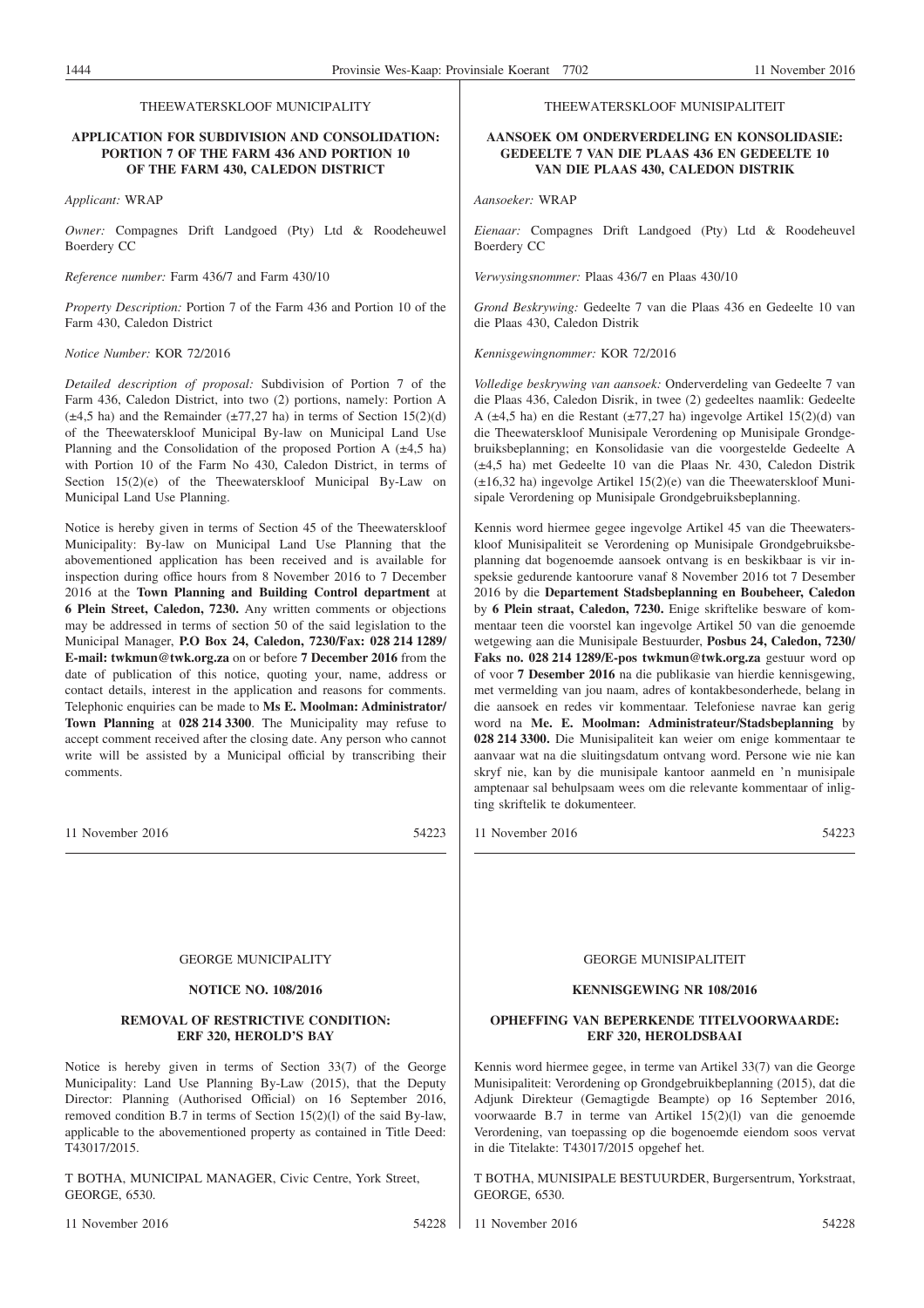#### GEORGE MUNICIPALITY

#### **NOTICE NO. 133/2016**

#### **REMOVAL OF RESTRICTIVE CONDITION: ERF 2829, GEORGE**

Notice is hereby given in terms of Section 33(7) of the George Municipality: Land Use Planning By-Law (2015), that the Deputy Director: Planning (Authorised Official) on 16 September 2016, removed condition B1 and B2 in terms of Section  $15(2)(f)$  of the said By-law, applicable to the abovementioned property as contained in Title Deed: T29629/2015.

T BOTHA, MUNICIPAL MANAGER, Civic Centre, York Street, GEORGE, 6530.

11 November 2016 54229

#### GEORGE MUNICIPALITY

#### **NOTICE NO: 131/2016**

#### **REMOVAL OF RESTRICTION AND DEPARTURE: ERF 676, WILDERNESS**

Notice is hereby given in terms of Section 45 of the George Municipality's By-Law on Municipal Land Use Planning that the undermentioned application has been received and is open to inspection during weekdays between 07:45 and 16:30 at the Department: Human Settlements, Land Affairs and Planning, Civic Centre, 5th Floor, York Street, George.

Any comments or objections with full reasons therefor, should be lodged in writing in terms of Section 50 of the said legislation at the office of the Senior Manager Land Use Planning, PO Box 19, George, 6530, on or before **12 December 2016**, quoting the reference number, your property description and physical address. Telephonic enquiries in this regard may be made at 044–801 9171, (Marina Welman) or e-mail: marina@george.org.za. Any person, who is unable to write, can submit their objection verbally to the Council's office where they will be assisted by a staff member to put their comments in writing. Any comments received after the aforementioned closing date may be disregarded.

*Applicant:* Jan Vrolijk Town Planner

*Nature of application:*

- 1. Removal in terms of Section 15(2)(f) of the George Municipality: Land Use Planning By-Law  $(2015)$  of condition B.4(b) out of the Title Deed (T19111/2016) of Erf 676, Wilderness;
- 2. Departure in terms of Section 15(2)(b) of the mentioned By-Law for an additional dwelling unit on Erf 676, Wilderness.

T BOTHA, MUNICIPAL MANAGER, Civic Centre, York Street, GEORGE, 6530. Tel: (044) 801 9171, Fax: 086 570 1900 Email: marina@george.org.za

11 November 2016 54230

#### SWARTLAND MUNICIPALITY

#### **NOTICE 39/2016/2017**

#### **CLOSURE OF PORTION OF ERF 5350, MALMESBURY**

Notice is hereby given in terms of section 15(2)(n) of Swartland Municipality: By-Law on Municipal Land Use Planning (PG 7420 of 3 July 2015) that portion of Erf 5350, Malmesbury has been closed. (S/8752 v4 p176)

JJ SCHOLTZ, MUNICIPAL MANAGER, Municipal Offices, Church Street, MALMESBURY, 7300

11 November 2016 54232

#### GEORGE MUNISIPALITEIT

#### **KENNISGEWING NR 133/2016**

#### **OPHEFFING VAN BEPERKENDE TITELVOORWAARDE: ERF 2829, GEORGE**

Kennis word hiermee gegee, in terme van Artikel 33(7) van die George Munisipaliteit: Verordening op Grondgebruiksbeplanning (2015), dat die Adjunk Direkteur (Gemagtigde Beampte) op 16 September 2016, voorwaarde B1 en B2 in terme van Artikel 15(2)(f) van die genoemde Verordening, van toepassing op die bogenoemde eiendom soos vervat in die Titelakte: T29629/2015 opgehef het.

T BOTHA, MUNISIPALE BESTUURDER, Burgersentrum, Yorkstraat, GEORGE, 6530.

11 November 2016 54229

#### GEORGE MUNISIPALITEIT

#### **KENNISGEWING NR: 131/2016**

#### **OPHEFFING VAN BEPERKING EN AFWYKING: ERF 676, WILDERNESS**

Kragtens Artikel 45 van die George Munisipaliteit se Verordening op Munisipale Grondgebruiksbeplanning word hiermee kennis gegee dat die onderstaande aansoek ontvang is en ter insae lê gedurende weeksdae tussen 07:45 en 16:30 by die Departement: Menslike Nedersettings: Grondsake en Beplanning, Burgersentrum, 5de Vloer, Yorkstraat, George.

Enige kommentare of besware met die volledige redes daarvoor, moet skriftelik in terme van Artikel 50 van die genoemde wetgewing by die kantoor van die Senior Bestuurder Grondgebruiksbeplanning, Posbus 19, George, 6530 ingedien word op of voor **12 Desember 2016**, met vermelding van die verwysingsnommer, u eiendomsbeskrywing en fisiese adres. Telefoniese navrae in hierdie verband kan gerig word by 044–801 9171, (Marina Welman) of e-pos: marina@george.org.za. Indien 'n persoon nie kan skryf nie, kan sodanige persoon sy beswaar mondelings by die Raad se kantoor aflê waar 'n persooneellid sal help om die kommentaar op skrif te stel. Enige kommentaar wat na die voorgemelde sluitingsdatum ontvang word, mag moontlik nie in ag geneem word nie.

*Aansoeker:* Jan Vrolijk Stadsbeplanner

*Aard van aansoek:*

- 1. Opheffing ingevolge Artikel 15(2)(f) van die George Munisipaliteit; Verordening op Grondgebruiksbeplanning (2015) van voorwaarde B.4(b) uit die Titelakte (T19111/2016) van Erf 676, Wilderness;
- 2. Afwyking in terme van Artikel 15(2)(b) van die genoemde Verordening vir 'n addisionele wooneenheid op Erf 676, Wilderness.

T BOTHA, MUNISIPALE BESTUURDER, Burgersentrum, Yorkstraat, GEORGE, 6530. Tel: (044) 801 9171, Faks: 086 570 1900 Epos: marina@george.org.za

11 November 2016 54230

#### SWARTLAND MUNISIPALITEIT

#### **KENNISGEWING 39/2016/2017**

#### **SLUITING VAN GEDEELTE VAN ERF 5350, MALMESBURY**

Kennis geskied hiermee ingevolge artikel 15(2)(n) van Swartland Munisipaliteit se Verordening op Munisipale Grondgebruiksbeplanning (PG 7420 van 3 Julie 2015) dat gedeelte van Erf 5350, Malmesbury gesluit is. (S/8752 v4 p176)

JJ SCHOLTZ, MUNISIPALE BESTUURDER, Munisipale Kantore, Kerkstraat, MALMESBURY, 7300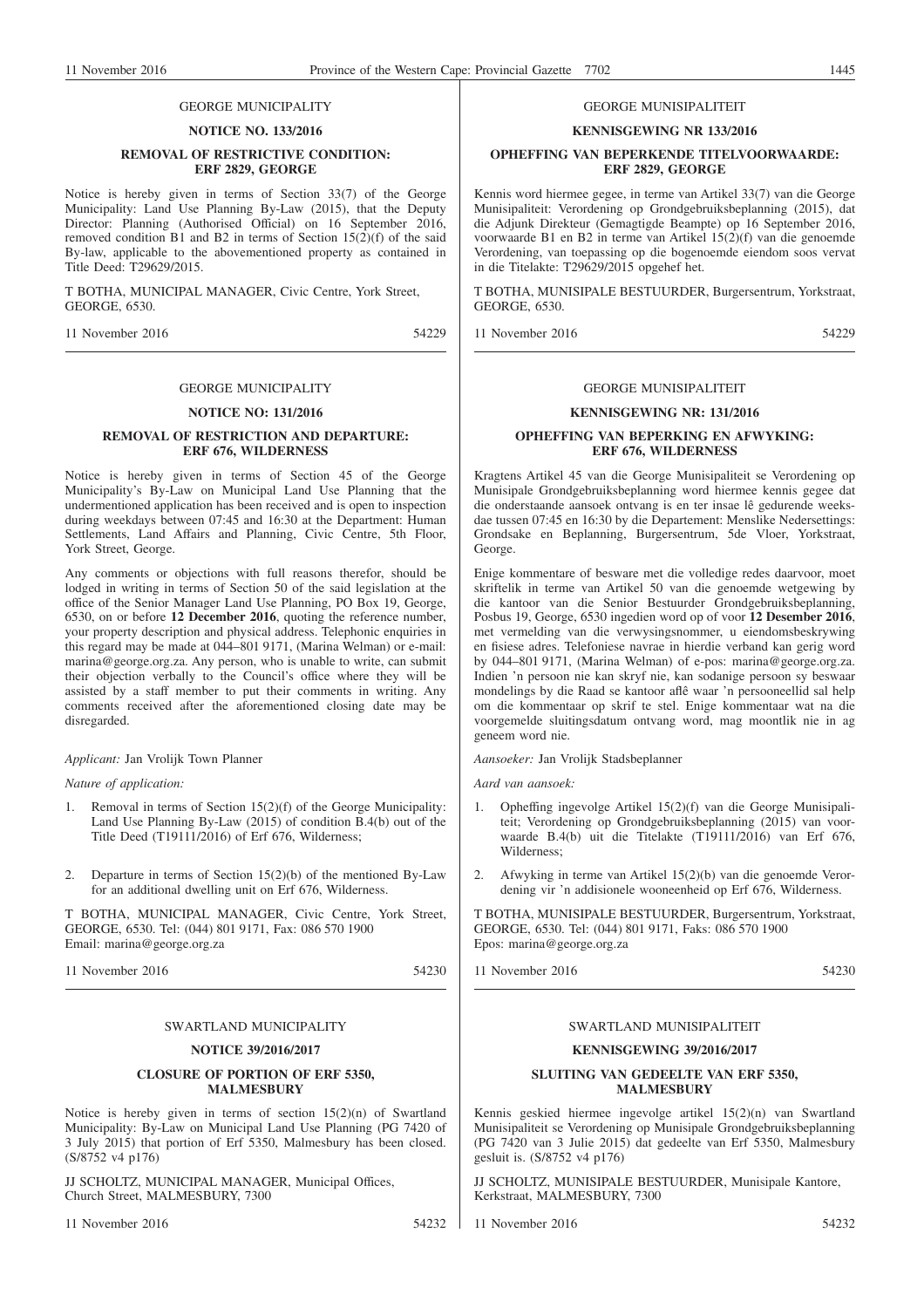#### OVERSTRAND MUNICIPALITY

#### **ERF 1012, 39 JAN VAN RIEBEEK CRESCENT, SANDBAAI, OVERSTRAND MUNICIPAL AREA: PROPOSED REMOVAL OF RESTRICTIVE CONDITIONS AND SUBDIVISION: WRAP (obo JA SWANEPOEL)**

Notice is hereby given in terms of Section 47 of the Overstrand Municipality By-Law on Municipal Land Use Planning, 2016 of the applications mentioned below applicable to Erf 1012, Sandbaai namely:

- Application for the removal of restrictive title deed conditions applicable to Erf 1012, Sandbaai in terms of Section 16(2)(f) of the aforementioned By-Law, in order to enable the owner to subdivide the property, into two portions.
- 2. Application for subdivision in terms of Section 16(2)(d) to subdivide Erf 1012, Sandbaai into two portions namely, Portion A ( $\pm$ 792m<sup>2</sup>) and Portion B  $(\pm 600m^2)$ .

Detail regarding the proposal is available for inspection during weekdays between 08:00 and 16:30 at the Department: Town Planning at 16 Paterson Street, Hermanus.

Any written comments must be submitted in accordance with the provisions of Sections 51 and 52 of the said By-law to the Municipality (16 Paterson Street, Hermanus/(f) 0283132093/(e) loretta@overstrand.gov.za) on or before **Friday, 20 January 2017**, quoting your name, address, contact details, interest in the application and reasons for comments. Telephonic enquiries can be made to the **Town Planner, Mr. H Boshoff** at 028–313 8900. The Municipality may refuse to accept comment received after the closing date. Any person who cannot read or write may visit the Town Planning Department where a municipal official will assist them in order to formalize their comment.

Municipal Notice No. 150/2016

MUNICIPAL MANAGER, OVERSTRAND MUNICIPALITY, PO Box 20, HERMANUS, 7200

#### 11 November 2016 54226

### OVERSTRAND MUNISIPALITEIT

#### **ERF 1012, JAN VAN RIEBEEKSINGEL 39, SANDBAAI, OVERSTRAND MUNISIPALE AREA: VOORGESTELDE OPHEFFING VAN BEPERKENDE VOORWAARDES EN ONDERVERDELING: WRAP (nms JA SWANEPOEL)**

Kragtens Artikel 47 van die Overstrand Munisipaliteit Verordening vir Munisipale Grondgebruikbeplanning, 2016 word hiermee kennis gegee van die onderstaande aansoeke van toepassing op Erf 1012, Sandbaai, naamlik:

- 1. Aansoek om opheffing van beperkende titelaktevoorwaardes van toepassing op Erf 1012, Sandbaai in terme van Artikel 16(2)(f) van bogenoemde verordening, ten einde die eienaar in staat te stel om die eiendom in twee gedeeltes te onderverdeel.
- 2. Aansoek om onderverdeling in terme van Artikel 16(2)(d) ten einde Erf 1012, Sandbaai te onderverdeel in twee gedeeltes naamlik, Gedeelte A  $(\pm 792 \text{m}^2)$  en Gedeelte B  $(\pm 600 \text{m}^2)$ .

Besonderhede aangaande die voorstel lê ter insae gedurende weeksdae tussen 08:00 and 16:30 by die Departement: Stadsbeplanning te Patersonstraat 16, Hermanus.

Enige kommentaar moet skriftelik ingedien word in terme van Artikels 51 en 52 van die bogenoemde Verordening aan die Munisipaliteit (Patersonstraat 16, Hermanus/(f) 0283132093/(e) loretta@overstrand.gov.za) voor of op **Vrydag, 20 Januarie 2017**, stipuleer u naam, adres, kontak besonderhede, belang in die aansoek en redes vir kommentaar. Telefoniese navrae kan gerig word aan die **Stadsbeplanner**, **Mnr. H. Boshoff** by 028–3138900. Die Munisipaliteit mag weier om kommentare te aanvaar na die sluitingsdatum. Enige persoon wat nie kan lees of skryf nie kan die Departement Stadsbeplanning besoek waar hul deur 'n munisipale amptenaar bygestaan sal word ten einde hul kommentaar te formuleer.

#### Munisipale Kennisgewing Nr. 150/2016

MUNISIPALE BESTUURDER, OVERSTRAND MUNISIPALITEIT, Posbus 20, HERMANUS, 7200

11 November 2016 54226

#### UMASIPALA WASE-OVERSTRAND

#### **ISIZA 1012, 39 JAN VAN RIEBEEK CRESCENT, eSANDBAAI, KUMMANDLA KAMASIPALA WASE-OVERSTRAND MUNICIPAL AREA: ISIPHAKAMISO SOKUSHENXISWA KWEEMEKO EZIYIMIQOBO NOKWAHLULA: WRAP (egameni lika-JA SWANEPOEL)**

Kukhutshwa isaziso ngokwemiqathango yeSolotya lama-47 kaMasipala wase-Overstrand loMthethwana woYilo lokuSetyenziswa koMhlaba kaMasipala, wowama-2016 ezikhankanywe ngezantsi nezibhekiselwe kwiSiza esingu-1012, eSandbaai ezizezi:

- 1. Isicelo sokushenxiswa kwemiqathango eyimiqobo kwiSiza 1012, eSandbaai ngokwemiqathango yeSolotya 16(2)(f) lalo Mthethwana ukhankanywe ngaphambili ukwenzela ukuba umnini awucande kubini umhlaba wakhe.
- 2. Isicelo sokuwucanda kubini umhlaba iSiza 1012 ngokwemiqathango yeSolotya 16(2)(d). Lo mhlaba useSandbaai uza kuba ngu-Portion A  $(\pm 792 \text{m}^2)$  no-Portion B  $(\pm 600 \text{m}^2)$ .

Ngeentsuku zokusebenza phakathi kwentsimbi ye-08:00 neye-16:30 iinkcukacha malunga nesi sindululo ziyafumaneka ukuba umntu azifundele kwiCandelo: Izicwangciso ngeDolophu kwa-16 Paterson Street, Hermanus.

Naziphi na izimvo ezibhaliweyo mazingeniswe kuMasipala (16 Paterson Street, Hermanus/(f) 0283132093/(e) loretta@overstrand.gov.za) ngokwezibonelelo zamaSolotya ama-51 nama-52 alo mthethwana ukhankanyiweyo ngoLwesihlanu, umhla **koLwesihlanu, 20 Januwari 2017** okanye ngaphambi kwalo mhla, unike igama lakho, idilesi, iinkcukacha zonxibelelwano nawe, umdla wakho kwesi sicelo nezizathu zokunika izimvo. **Umcwangcisi weDolophu, Mnu. H Boshoff** ku-028–313 8900. UMasipala angala ukwamkela izimvo ezifike emva komhla wokuvala. Nabani na ongakwaziyo ukufunda okanye ukubhala angaya kwiCandelo loCwangciso lweDolophu apho igosa likamasipala liya kumnceda avakalise izimvo zakhe ngokusemthethweni.

Inombolo yesaziso sikaMasipala 150/2016

UMLAWULI KAMASIPALA, KWII-OFISI ZIKAMASIPALA, PO BOX 20, HERMANUS, 7200

11 kweyeNkanga 2016 54226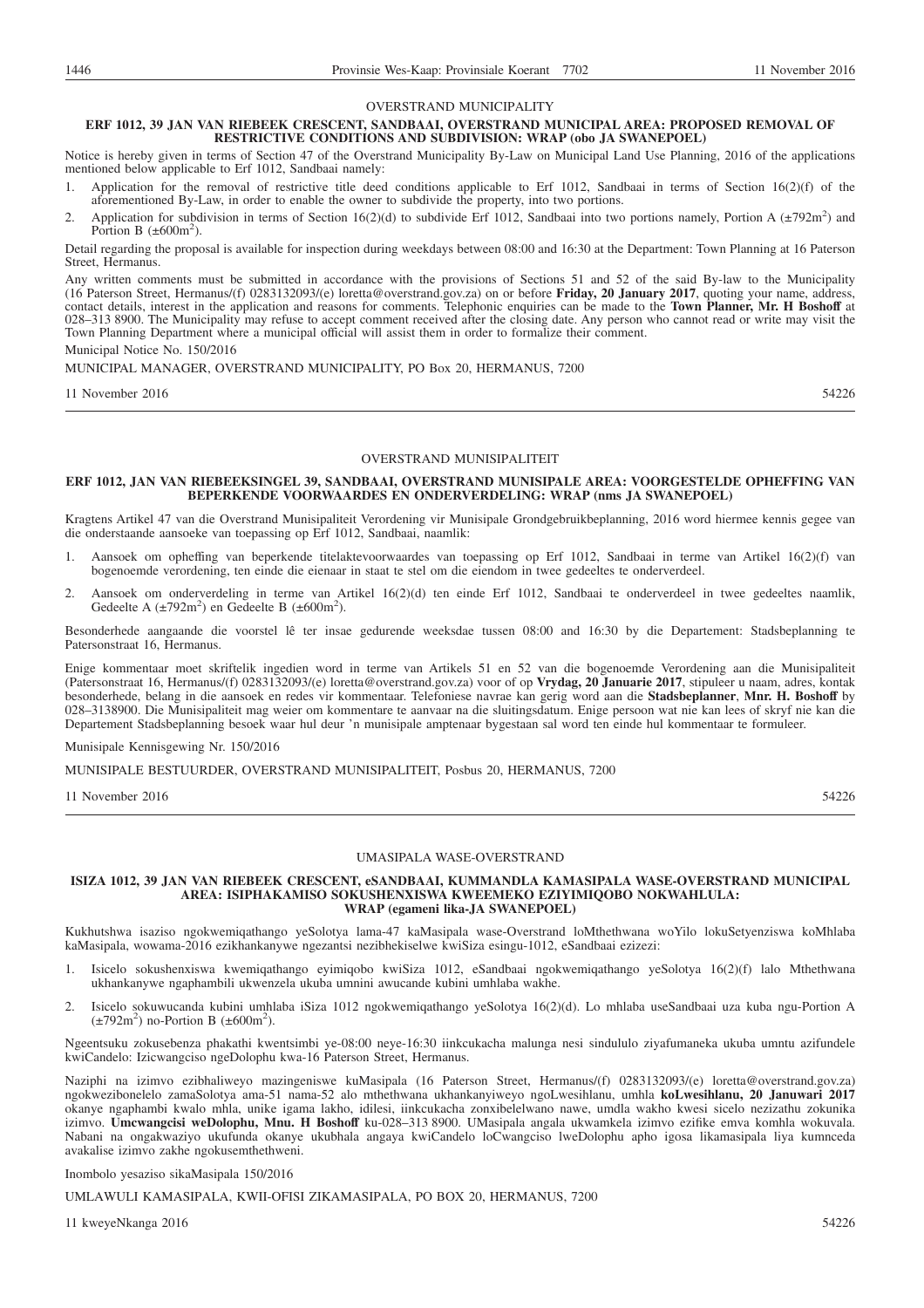#### OVERSTRAND MUNICIPALITY

#### **ERF 1548, 150 PIET RETIEF CRESCENT, SANDBAAI, OVERSTRAND MUNICIPALITY: PROPOSED REMOVAL OF RESTRICTIVE CONDITIONS AND DEPARTURE: WRAP (obo CS BEZUIDENHOUT)**

Notice is hereby given in terms of Section 47 of the Overstrand Municipality By-Law on Municipal Land Use Planning, 2016 of the applications mentioned below applicable to Erf 1548, Sandbaai namely:

- Application for the removal of restrictive title deed conditions B.2.(a), B.2.(b), B.2.(c) & B.2.(d) contained in Title Deed T66404/1995 applicable to Erf 1548, Sandbaai in terms of Section  $16(2)(f)$  of the aforementioned By-Law, in order to accommodate the extension to the existing sunroom on the property.
- 2. Application for a departure in terms of Section 16(2)(b) to partially relax the street building line from 4m to 3,7661m to accommodate the extension to the existing sunroom on the property.

Detail regarding the proposal is available for inspection during weekdays between 08:00 and 16:30 at the Department: Town Planning at 16 Paterson Street, Hermanus.

Any written comments must be submitted in accordance with the provisions of Sections 51 and 52 of the said By-law to the Municipality (16 Paterson Street, Hermanus/(f) 0283132093/(e) loretta@overstrand.gov.za) on or before **Friday, 20 January 2017**, quoting your name, address, contact details, interest in the application and reasons for comments. Telephonic enquiries can be made to the **Town Planner, Mr. H Boshoff** at 028–313 8900. The Municipality may refuse to accept comment received after the closing date. Any person who cannot read or write may visit the Town Planning Department where a municipal official will assist them in order to formalize their comment.

Municipal Notice No. 151/2016

MUNICIPAL MANAGER, OVERSTRAND MUNICIPALITY, PO Box 20, HERMANUS, 7200

11 November 2016 54227

#### OVERSTRAND MUNISIPALITEIT

#### **ERF 1548, PIET RETIEFSINGEL 150, SANDBAAI, OVERSTRAND MUNISIPALE AREA: VOORGESTELDE OPHEFFING VAN BEPERKENDE VOORWAARDES EN AFWYKING: WRAP (nms CS BEZUIDENHOUT)**

Kragtens Artikel 47 van die Overstrand Munisipaliteit Verordening vir Munisipale Grondgebruikbeplanning, 2016 word hiermee kennis gegee van die onderstaande aansoeke van toepassing op Erf 1548, Sandbaai, naamlik:

- 1. Aansoek om opheffing van beperkende titelaktevoorwaardes B.2.(a), B.2.(b), B.2.(c) & B.2.(d) vervat in Titelakte T66404/1995 van toepassing op Erf 1548, Sandbaai in terme van Artikel 16(2)(f) van bogenoemde verordening, ten einde die uitbreiding van die bestaande sonkamer op die eiendom te akkommodeer.
- 2. Aansoek om afwyking in terme van Artikel 16(2)(b) ten einde die straatboulyn gedeeltelik te verslap vanaf 4m na 3,7661m ten einde die uitbreiding van die bestaande sonkamer op die eiendom te akkommodeer.

Besonderhede aangaande die voorstel lê ter insae gedurende weeksdae tussen 08:00 and 16:30 by die Departement: Stadsbeplanning te Patersonstraat 16, Hermanus.

Enige kommentaar moet skriftelik ingedien word in terme van Artikels 51 en 52 van die bogenoemde Verordening aan die Munisipaliteit (Patersonstraat 16, Hermanus/(f) 0283132093/(e) loretta@overstrand.gov.za) voor of op **Vrydag, 20 Januarie 2017**, stipuleer u naam, adres, kontak besonderhede, belang in die aansoek en redes vir kommentaar. Telefoniese navrae kan gerig word aan die **Stadsbeplanner**, **Mnr. H. Boshoff** by 028–3138900. Die Munisipaliteit mag weier om kommentare te aanvaar na die sluitingsdatum. Enige persoon wat nie kan lees of skryf nie kan die Departement Stadsbeplanning besoek waar hul deur 'n munisipale amptenaar bygestaan sal word ten einde hul kommentaar te formuleer.

Munisipale Kennisgewing Nr 151/2016

MUNISIPALE BESTUURDER, OVERSTRAND MUNISIPALITEIT, Posbus 20, HERMANUS, 7200

11 November 2016 54227

#### UMASIPALA WASE-OVERSTRAND

#### **ISIZA 1548, 150 PIET RETIEF CRESCENT, SANDBAAI, UMMANDLA KAMASIPALA WASE-OVERSTRAND: ISIPHAKAMISO SOKUSHENXISWA KWEEMEKO EZIYIMIQOBO NOKUPHAMBUKA: PLAN ACTIVE (egameni lika-CS BEZUIDENHOUT)**

Kukhutshwa isaziso ngokwemiba yeSolotya lama-47 loMthethwana kaMasipala wase-Overstrand woYilo lokusetyenziswa koMhlaba, wowama-2016 wezicelo ezikhankanywe ngezantsi nezibhekiselwe kwisiza esingu-1548, Sandbaai ezizezi:

- 1. Isicelo sokushenxiswa kwemeko eziyimiqobo kwitayitile B.2.(a), B.2.(b), B.2.(c) & B.2.(d) equlethwe kwiTitle Deed T66404/1995 ebhekiselwe kwisiza esingu-1548, eSandbaai ngokweemeko zeSolotya 16(2)(f) womthethwana ochazwe ngaphambili, ukuze kulungiselelwe ukwandiswa kwendlu yelanga ekhoyo kulo mhlaba.
- 2. Isicelo sokuphambuka ngokwemiqathango yeSolotya 16(2)(b) ukwenzela ukunyenyisa nje kancinci umda wokwakha osesitratweni ukusuka kwi-4m ukuya kwi-3,7661m ukulungiselela ukwandisa i-sunroom ekulo mhlaba.

Ngeentsuku zokusebenza phakathi kwentsimbi ye-08:00 neye-16:30 iinkcukacha malunga nesi sindululo ziyafumaneka ukuba umntu azifundele kwiCandelo: Izicwangciso ngeDolophu kwa-16 Paterson Street, Hermanus.

Naziphi na izimvo ezibhaliweyo mazingeniswe kuMasipala (16 Paterson Street, Hermanus/(f) 0283132093/(e) loretta@overstrand.gov.za) ngokwezibonelelo zamaSolotya ama-51 nama-52 alo mthethwana ukhankanyiweyo ngoLwesihlanu, umhla **koLwesihlanu, 20 Januwari 2017**, okanye ngaphambi kwalo mhla, unike igama lakho, idilesi, iinkcukacha zonxibelelwano nawe, umdla wakho kwesi sicelo nezizathu zokunika izimvo. **TUmcwangcisi weDolophu, Mnu. H Boshoff** ku-028–313 8900. UMasipala angala ukwamkela izimvo ezifike emva komhla wokuvala. Nabani na ongakwaziyo ukufunda okanye ukubhala angaya kwiCandelo loCwangciso lweDolophu apho igosa likamasipala liya kumnceda avakalise izimvo zakhe ngokusemthethweni.

Inombolo yesaziso sikaMasipala 151/2016

UMLAWULI KAMASIPALA, KWII-OFISI ZIKAMASIPALA, PO BOX 20, HERMANUS, 7200

11 kweyeNkanga 2016 54227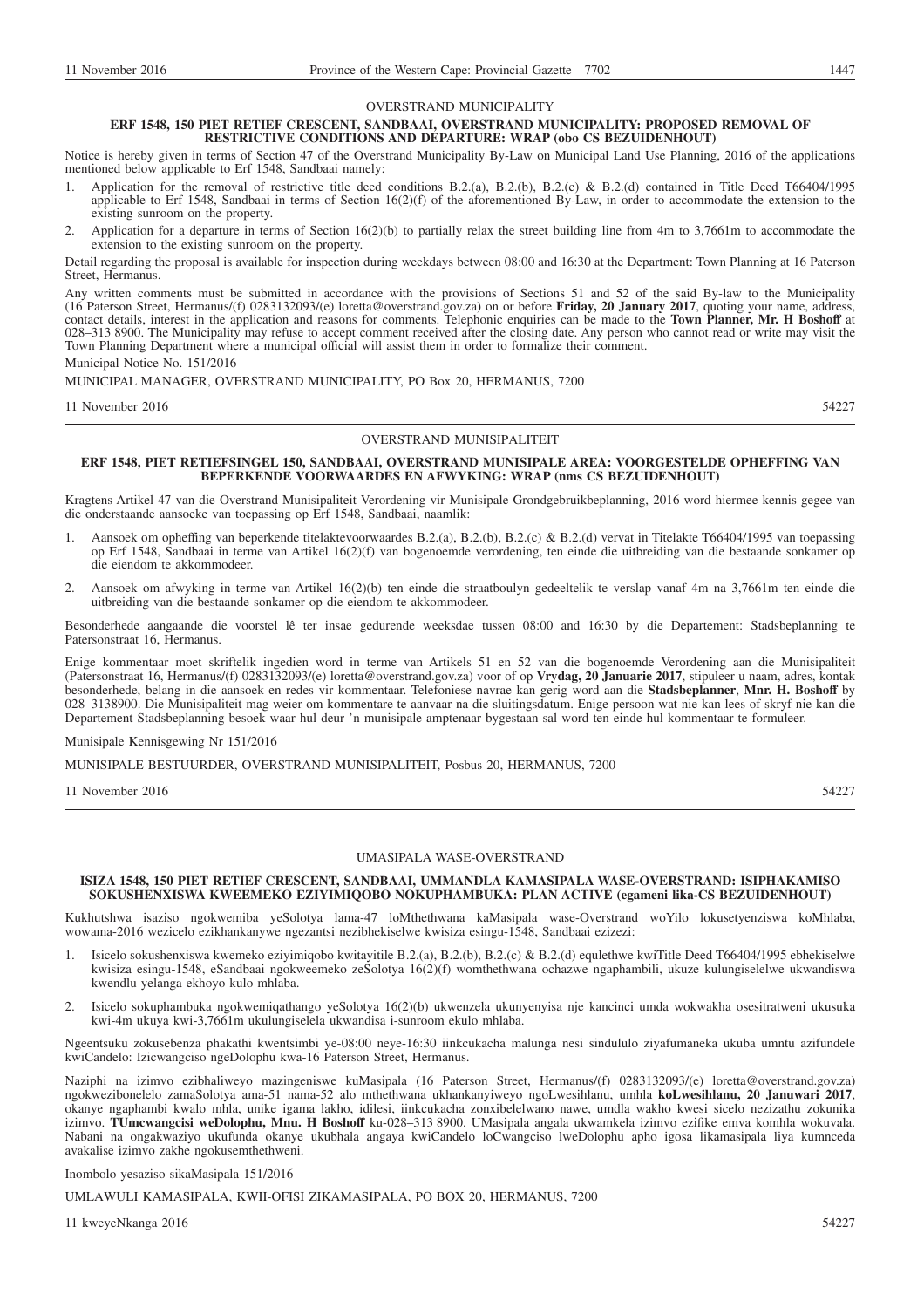### GEORGE MUNICIPALITY

#### **NOTICE NO: 130/2016**

#### **REMOVAL OF RESTRICTION AND TEMPORARY DEPARTURE AND DEPARTURE: ERF 17536, GEORGE**

Notice is hereby given in terms of Section 45 of the George Municipality's By-Law on Municipal Land Use Planning that the undermentioned application has been received and is open to inspection during weekdays between 07:45 and 16:30 at the Department: Human Settlements, Land Affairs and Planning, Civic Centre, 5th Floor, York Street, George.

Any comments or objections with full reasons therefor, should be lodged in writing in terms of Section 50 of the said legislation at the office of the Senior Manager: Land Use Planning, PO Box 19, George, 6530, on or before **12 December 2016**, quoting the reference number, your property description and physical address. Telephonic enquiries in this regard may be made at 044–801 9473 (Marisa Arries) or e-mail: marisa@george.org.za. Any person, who is unable to write, can submit their objection verbally to the Council's office where they will be assisted by a staff member to put their comments in writing. Any comments received after the aforementioned closing date may be disregarded.

#### *Applicant:* Jethro Solomons

*Nature of application:*

- 1. Removal in terms of Section 15(2)(f) of the George Municipality: Land Use Planning By-Law (2015) of condition C out of the Title Deed (T14264/96) of Erf 17536, George;
- 2. Temporary Departure in lerms of Section 15(2)(c) of the mentioned By-Law to use Erf 17536, George temporary for 5 years for a house shop;
- 3. Departure in terms of Section 15(2)(b) of the mentioned By-Law for the relaxation of the following building lines:
	- (i) Street boundary building line 3,0m to 2,34m for extensions;
	- (ii) Western side boundary building line from 1,5m to 0,2m for extensions.

T BOTHA, MUNICIPAL MANAGER, Civic Centre, York Street, GEORGE, 6530. Tel: (044) 801 9473, Fax: 086 570 1900 Email: marisa@george.org.za

11 November 2016 54231

#### GEORGE MUNISIPALITEIT

#### **KENNISGEWING NR: 130/2016**

#### **OPHEFFING VAN BEPERKING, TYDELIKE AFWYKING EN AFWYKING: ERF 17536, GEORGE**

Kragtens Artikel 45 van die George Munisipaliteit se Verordening op Munisipale Grondgebruiksbeplanning word hiermee kennis gegee dat die onderstaande aansoek ontvang is en ter insae lê gedurende weeksdae tussen 07:45 en 16:30 by die Departement: Menslike Nedersettings, Grondsake en Beplanning, Burgersentrum, 5de Vloer, Yorkstraat, George.

Enige kommentare of besware met die volledige redes daarvoor, moet skriftelik in terme van Artikel 50 van die genoemde wetgewing by die kantoor van die Senior Bestuurder: Grondgebruiksbeplanning, Posbus 19, George, 6530 ingedien word op of voor **12 Desember 2016**, met vermelding van die verwysingsnommer, u eiendomsbeskrywing en fisiese adres. Telefoniese navrae in hierdie verband kan gerig word by 044–801 9473 (Marisa Arries) of e-pos: marisa@george.org.za. Indien 'n persoon nie kan skryf nie. kan sodanige persoon sy beswaar mondelings by die Raad se kantoor aflê waar 'n persooneellid sal help om die kommentaar op skrif te stel. Enige kommentaar wat na die voorgemelde sluitingsdatum ontvang word, mag moontlik nie in ag geneem word nie.

#### *Aansoeker:* Jethro Solomons

#### *Aard van aansoek:*

- 1. Opheffing ingevolge Artikel 15(2)(f) van die George Munisipaliteit: Verordening op Grondgebruiksbeplanning (2015) van voorwaarde C uit die Titelakte (T14264/96) van Erf 17536, George;
- 2. Tydelike Afwyking in terme van Artikel 15(2)(c) van die genoemde Verordening op Erf 17536, George tydelike vir 5 jaar te gebruik vir 'n huiswinkel;
- 3. Afwyking in terme van Artikel 15(2)(b) van die genoemde Verordening vir die verslapping van die volgende boulyne:
	- (i) Straatgrens boulyn vanaf 3,0m na 2,34m vir aanbouings;
	- (ii) Westelike sygrens boulyn vanaf 1,5m na 0,2m vir aanbouings.

T BOTHA, MUNISIPALE BESTUURDER, Burgersentrum, Yorkstraat, GEORGE, 6530. Tel: (044) 801 9473, Faks: 086 570 1900 Epos: marisa@george.org.za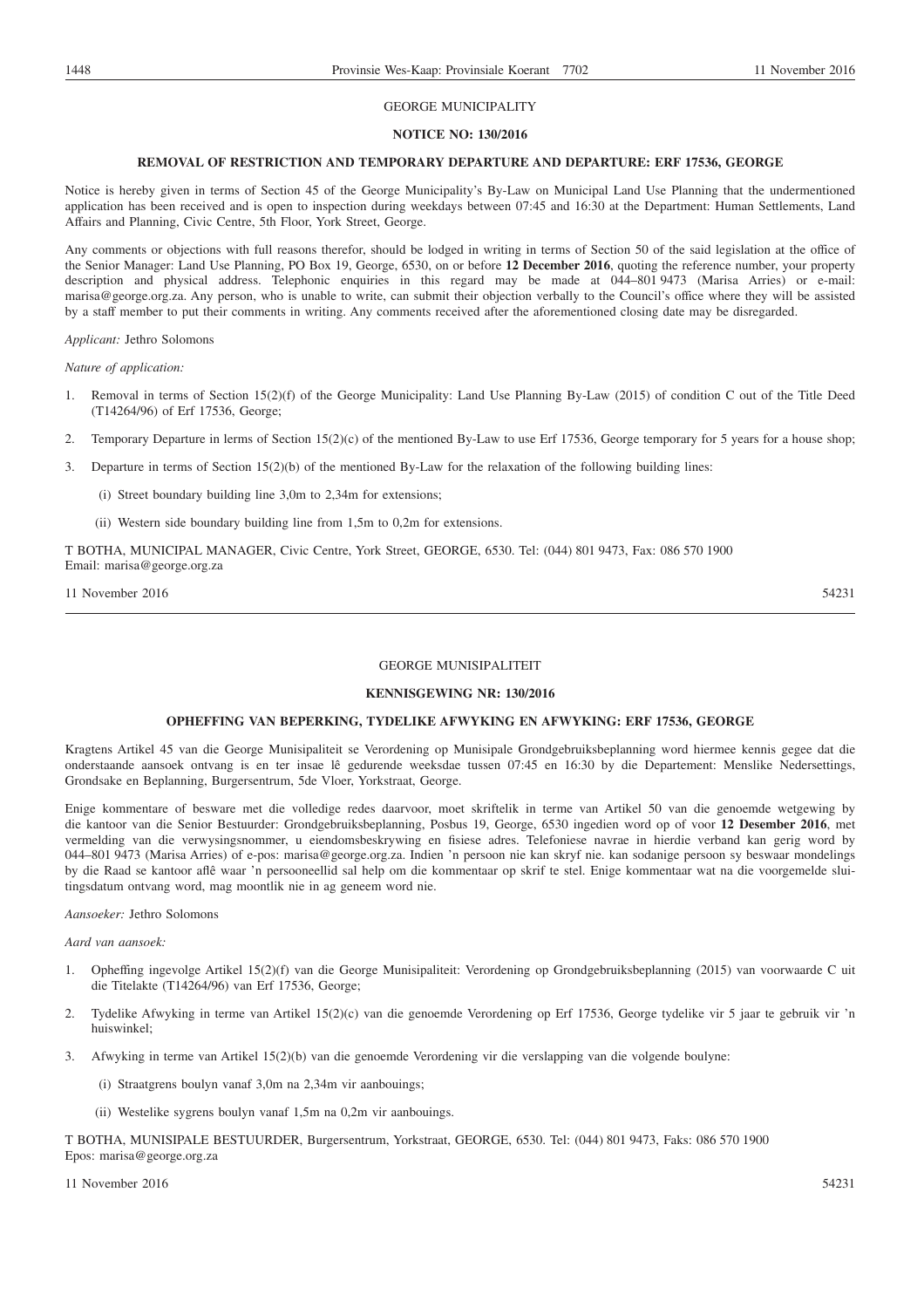# *SOUTH AFRICA FIRST –* BUY SOUTH AFRICAN MANUFACTURED GOODS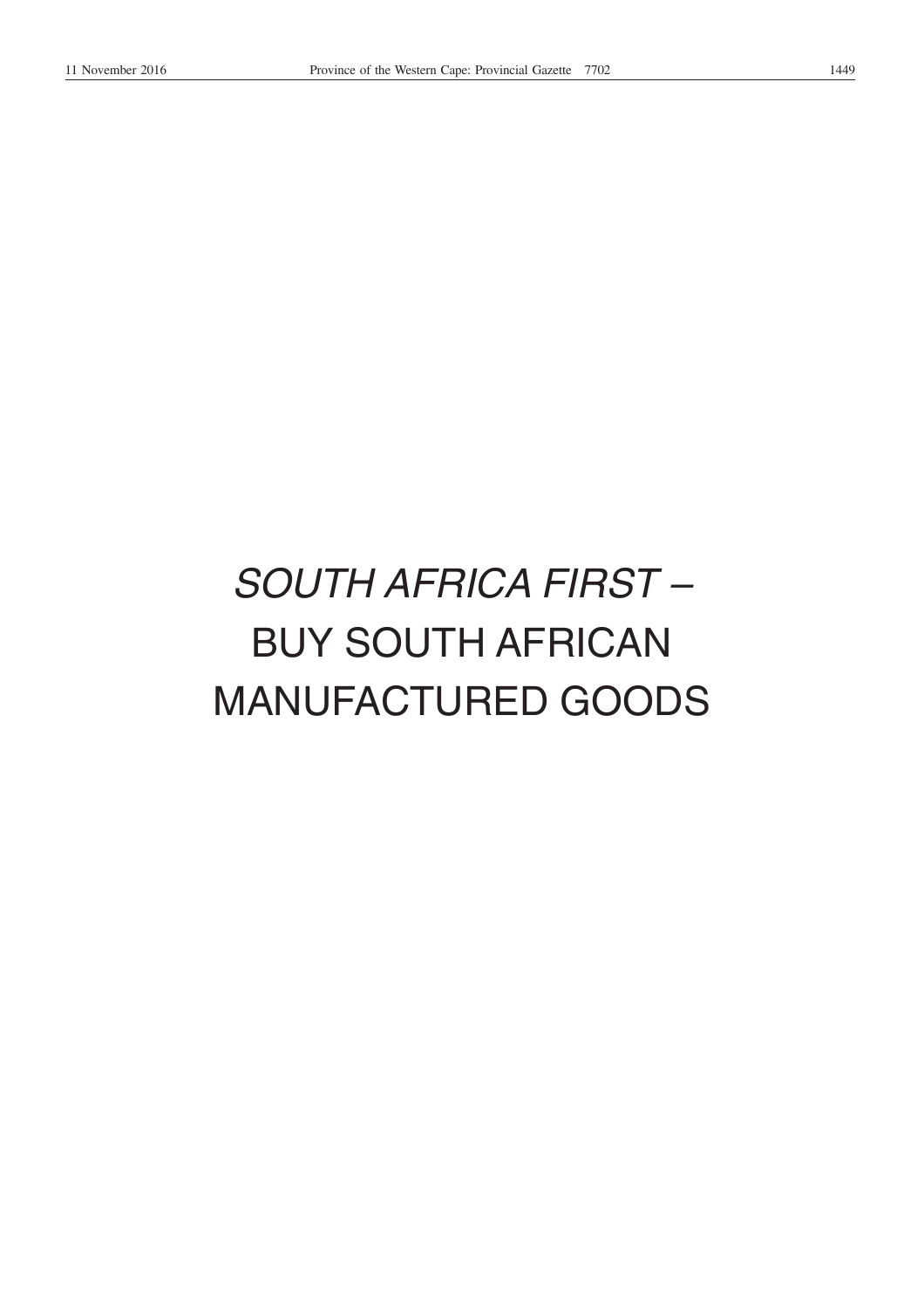# *SUID-AFRIKA EERSTE –* KOOP SUID-AFRIKAANS VERVAARDIGDE GOEDERE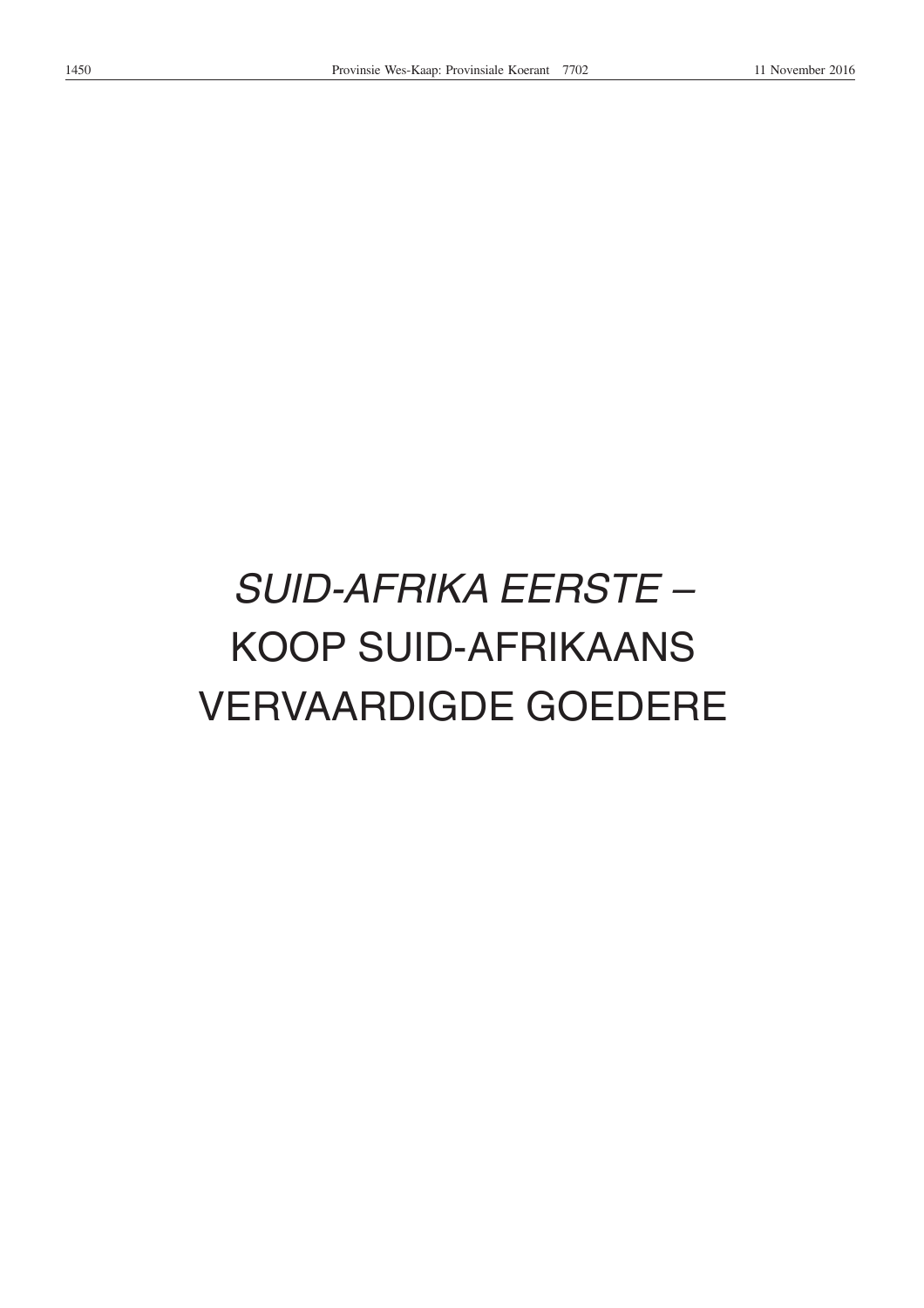| The "Provincial Gazette" of the<br><b>Western Cape</b>                                                                                                                                                                                    | Die "Provinsiale Koerant" van die<br><b>Wes-Kaap</b>                                                                                                                                                                                                                   |
|-------------------------------------------------------------------------------------------------------------------------------------------------------------------------------------------------------------------------------------------|------------------------------------------------------------------------------------------------------------------------------------------------------------------------------------------------------------------------------------------------------------------------|
| appears every Friday, or if that day is a public holiday,<br>on the last preceding working day.                                                                                                                                           | verskyn elke Vrydag of, as die dag 'n openbare<br>vakansiedag is, op die laaste vorige werkdag.                                                                                                                                                                        |
|                                                                                                                                                                                                                                           |                                                                                                                                                                                                                                                                        |
| <b>Subscription Rates</b>                                                                                                                                                                                                                 | Tarief van Intekengelde                                                                                                                                                                                                                                                |
| R293,11 per annum, throughout the Republic of South<br>Africa.                                                                                                                                                                            | R293,11 per jaar, in die Republiek van<br>Suid-Afrika.                                                                                                                                                                                                                 |
| R293,11 + postage per annum, Foreign Countries.                                                                                                                                                                                           | R293,11 + posgeld per jaar, Buiteland.                                                                                                                                                                                                                                 |
| Selling price per copy over the counter R17,00                                                                                                                                                                                            | Prys per eksemplaar oor die toonbank is R17,00                                                                                                                                                                                                                         |
| Selling price per copy through post R24,00                                                                                                                                                                                                | Prys per eksemplaar per pos is R24,00                                                                                                                                                                                                                                  |
| Subscriptions are payable in advance.                                                                                                                                                                                                     | Intekengeld moet vooruitbetaal word.                                                                                                                                                                                                                                   |
| Single copies are obtainable at 16th Floor,<br>Atterbury House, 9 Riebeek Street, Cape Town 8001.                                                                                                                                         | Individuele eksemplare is verkrygbaar by 16de Vloer,<br>Atterbury House, Riebeekstraat 9, Kaapstad 8001.                                                                                                                                                               |
|                                                                                                                                                                                                                                           |                                                                                                                                                                                                                                                                        |
| <b>Advertisement Tariff</b>                                                                                                                                                                                                               | <b>Advertensietarief</b>                                                                                                                                                                                                                                               |
| First insertion, R41,00 per cm, double column.                                                                                                                                                                                            | Eerste plasing, R41,00 per cm, dubbelkolom.                                                                                                                                                                                                                            |
| Fractions of cm are reckoned as a cm.                                                                                                                                                                                                     | Gedeeltes van 'n cm word as een cm beskou.                                                                                                                                                                                                                             |
|                                                                                                                                                                                                                                           |                                                                                                                                                                                                                                                                        |
| Notices must reach the Director-General not later than<br>10:00 on the last working day but one before the issue<br>of the Gazette.                                                                                                       | Kennisgewings moet die Direkteur-generaal voor<br>10:00 op die voorlaaste werksdag voor die uitgawe<br>van die Koerant bereik.                                                                                                                                         |
| Whilst every effort will be made to ensure that notices<br>are published as submitted and on the date desired,<br>the Administration does not accept responsibility for<br>errors, omissions, late publications or failure to<br>publish. | Hoewel alle pogings aangewend sal word om te sorg<br>dat kennisgewings soos ingedien en op die vereiste<br>datum gepubliseer word, aanvaar die Administrasie<br>nie verantwoordelikheid vir foute, weglatings, laat<br>publikasies of versuim om dit te publiseer nie. |
| All correspondence must be addressed to the<br>Director-General, PO Box 659, Cape Town 8000, and<br>cheques, bank drafts, postal orders and money orders<br>must be made payable to the Department of the<br>Premier.                     | Alle briefwisseling moet aan die Direkteur-generaal,<br>Posbus 659, Kaapstad 8000, gerig word en tjeks,<br>bankwissels, posorders en poswissels moet aan die<br>Departement van die Premier betaalbaar gemaak<br>word.                                                 |